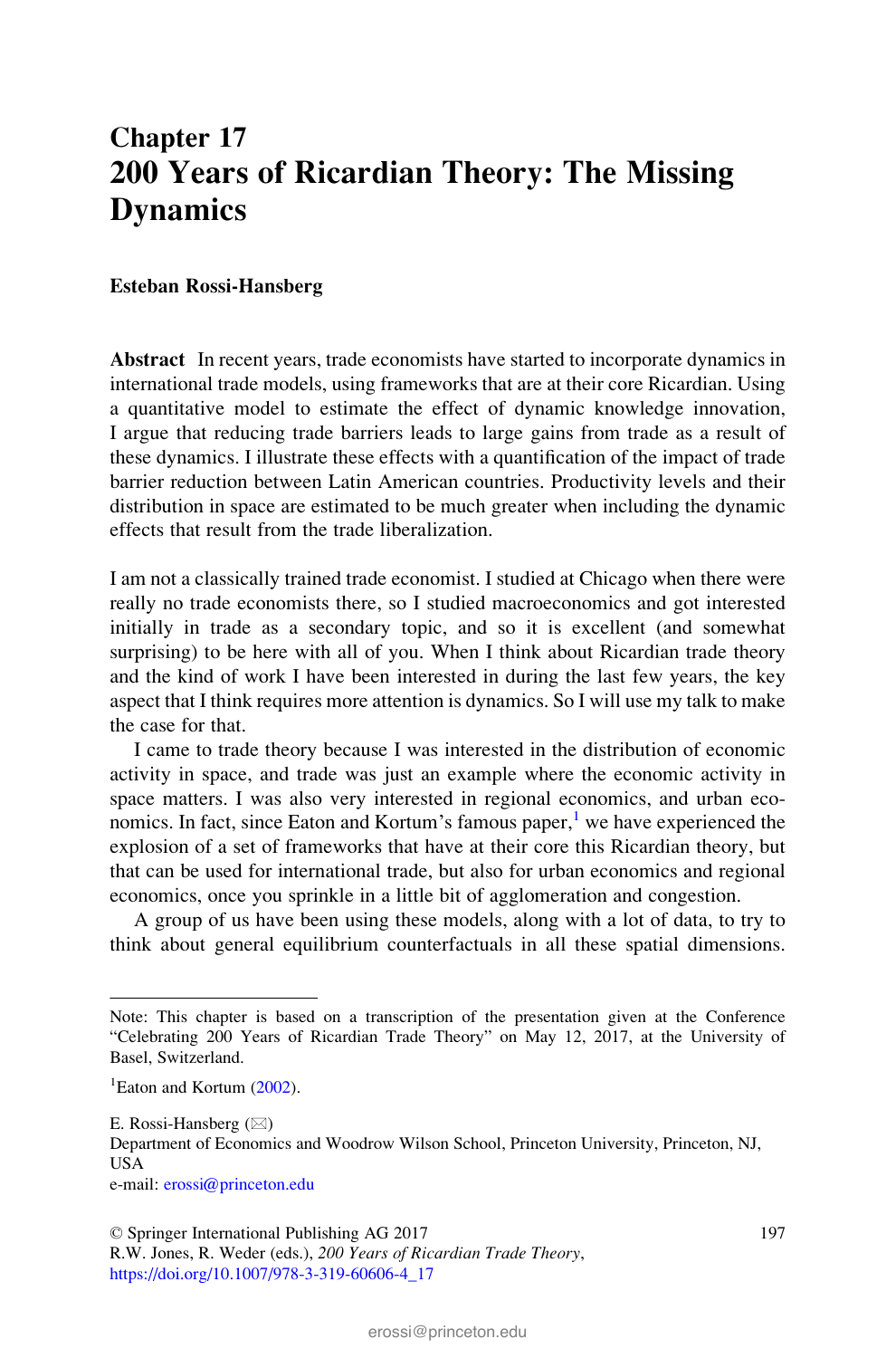Eaton and Kortum showed us how to do it for trade, and since then, we have expanded the set of economic situations in which we can use them to perform general equilibrium counterfactuals, as many of you have already mentioned today. Most of these counterfactuals are, of course, computed conditional on the local characteristics at the country level, the regional level or, maybe, the block level if we are thinking about a city. One of those characteristics is productivity. The conclusion from these models, keeping fixed these local characteristics, is that the gains from trade are in general small. Think about voters living in some region that has been completely changed over a decade. As a trade economist, you may say to those voters "if you shut down trade, you will have 2 percent lower consumption". They may say, "Well, I'll take it, I'll take my old town with 2 percent less consumption".

So the question is, do we believe these numbers, or do we think these numbers are missing important channels? I believe that we are missing some channels. Ralph [Ossa] mentioned one of these channels. Namely, that we should considers substitution across sectors with elasticities of substitution that are potentially a lot lower than the ones we use in some of these calculations. Costinot and Rodriguez-Clare have some estimations of the resulting gains if we do so<sup>2</sup> and Ralph has a paper on that, too.<sup>3</sup> There are two other channels that I would like to underscore here:

- (1) Internal trade: That, is, the fact that there is a lot of trade interactions within countries. We should take into account how the internal distribution of economic activity varies with trade barriers.
- (2) Dynamics: That is, the fact that productivity levels are not constant. We think that when we open up a market, productivity levels will be affected.

Let me focus on productivity dynamics. There is a good reason to think that there are important dynamics going on here. The basic argument is simply that if you are thinking about undertaking some costly innovative activity, you need to understand your market and the size of it in order to make that decision; understand whether it is profitable to invest or not. And so there is this very basic logic in economics that tells you that, inevitably, these dynamic effects have to be there.

There is also a question, of course, of how large these dynamic effects are. Now, writing models with dynamics that are quantitatively flexible, such as the Eaton-Kortum model and the follow-up models, is very hard. Part of the reason why it is so hard is that the state space includes the characteristics of all countries and regions. The set of state variables in the dynamic investment problem is extremely large. Therefore, there have been very few attempts to try to do this. And most of the papers that have attempted this have had to take some short-cuts. You can add dynamics in different ways and there is some literature, or some emerging literature, that has been trying to do this, but as you can see, all this literature is very recent (see Fig. 17.1).

<sup>&</sup>lt;sup>2</sup> Costinot and Rodriguez-Clare  $(2014)$ .

 $3$ Ossa (2015).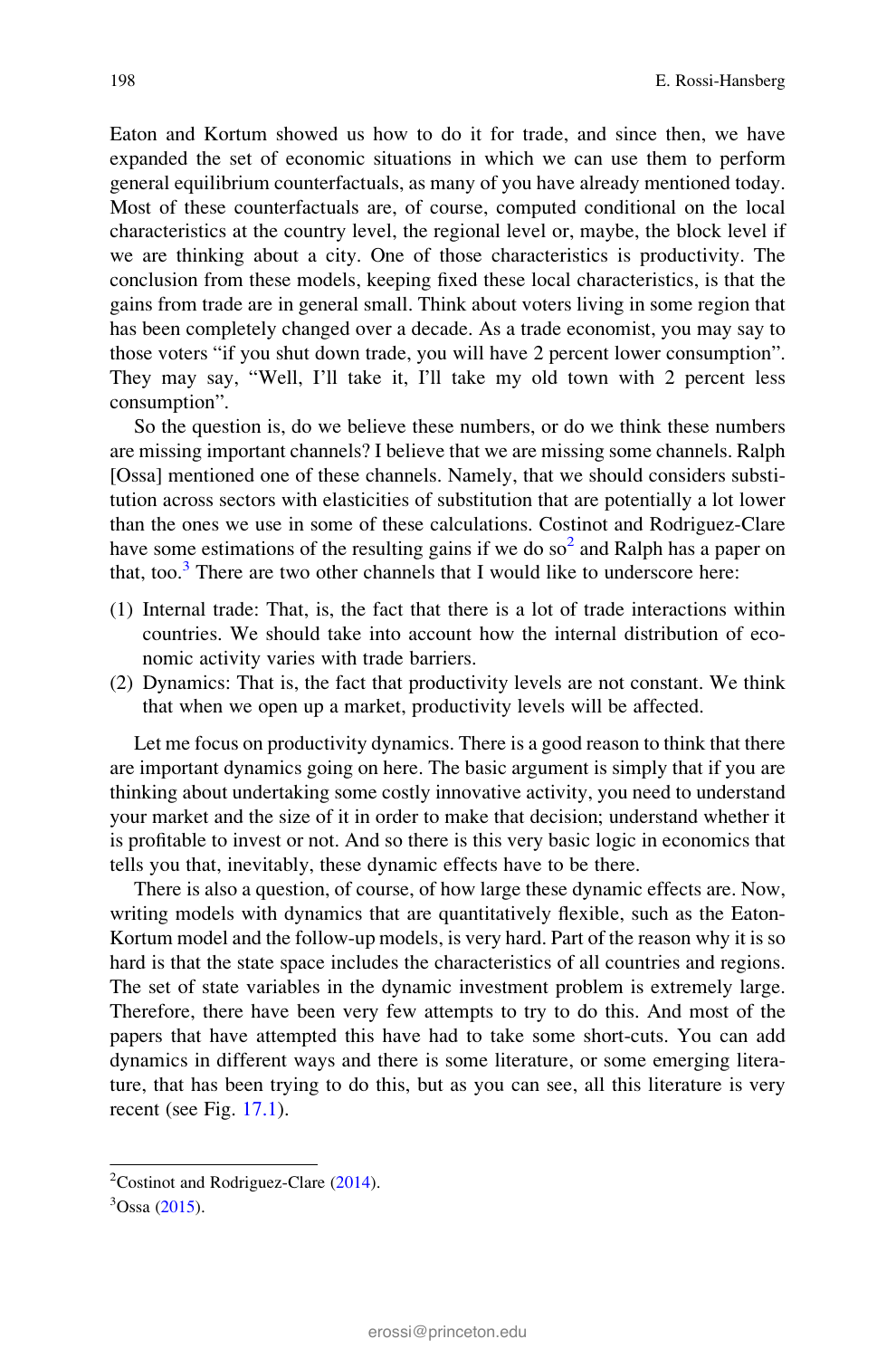- Hard problem since dynamic investment problem has dynamic characteristics of all countries / regions as state variables
- Important, though, since trade frictions likely affect investment decisions as they affect profitability of investments
	- Same with mobility frictions and more generally any spatial friction
- Dynamics can be the result of:
	- » Capital accumulation: Eaton, Kortum and Nieman (2016) and Anderson, Larch and Yotov (2015)
	- » Improvements in technology through innovation and diffusion: Desmet and Rossi-Hansberg (2015) and Desmet, Nagy and Rossi-Hansberg (2017)
	- » Transitional dynamics from mobility: Caliendo, Dvorkin and Parro (2015)

Fig. 17.1 Incorporating dynamics: a few attempts. Source: Illustration based on the presentation slide of the Conference

You can try to add dynamics to capital accumulation, to improvements in technology, or to diffusion—Jonathan [Eaton] talked a little bit about that and I'm going to talk more about it today—or you can think about transitional dynamics caused by mobility and the effect that workers moving to different regions is going to have over time, which Lorenzo Caliendo and Fernando Parro<sup>4</sup> have been working on.

I have been thinking about the effect of trade on technology and the fact that the investment decisions of firms are going to be affected by market size. When you think about technology and the fact that it is endogenous, you can think about diffusion, which is complicated. That does not mean that it is not present or not important, but it is complicated because it is so hard to measure and see. You can think about patents. However, when we talk about innovation, we talk about all improvements in technology, so you do not want to limit yourself to patents. We are also talking about small improvements in technology, better techniques, so thinking only about patents is going to miss a lot of the real effects.

In my view the more important economic mechanism here is market size. If a firm is thinking about innovating, its market size is going to determine whether it will do so or not. The key aspect of this is the replicability of technology: The fact that when I invent that one thing, I want to use it as many times as I can. What trade does, at the end of the day, is that it allows me to use that invention many times over. So the key implication from reducing trade frictions is that it allows producers to invent things and use them more often; exploit the replicability of technology.

<sup>&</sup>lt;sup>4</sup> Caliendo, Dvorkin, and Parro (2015).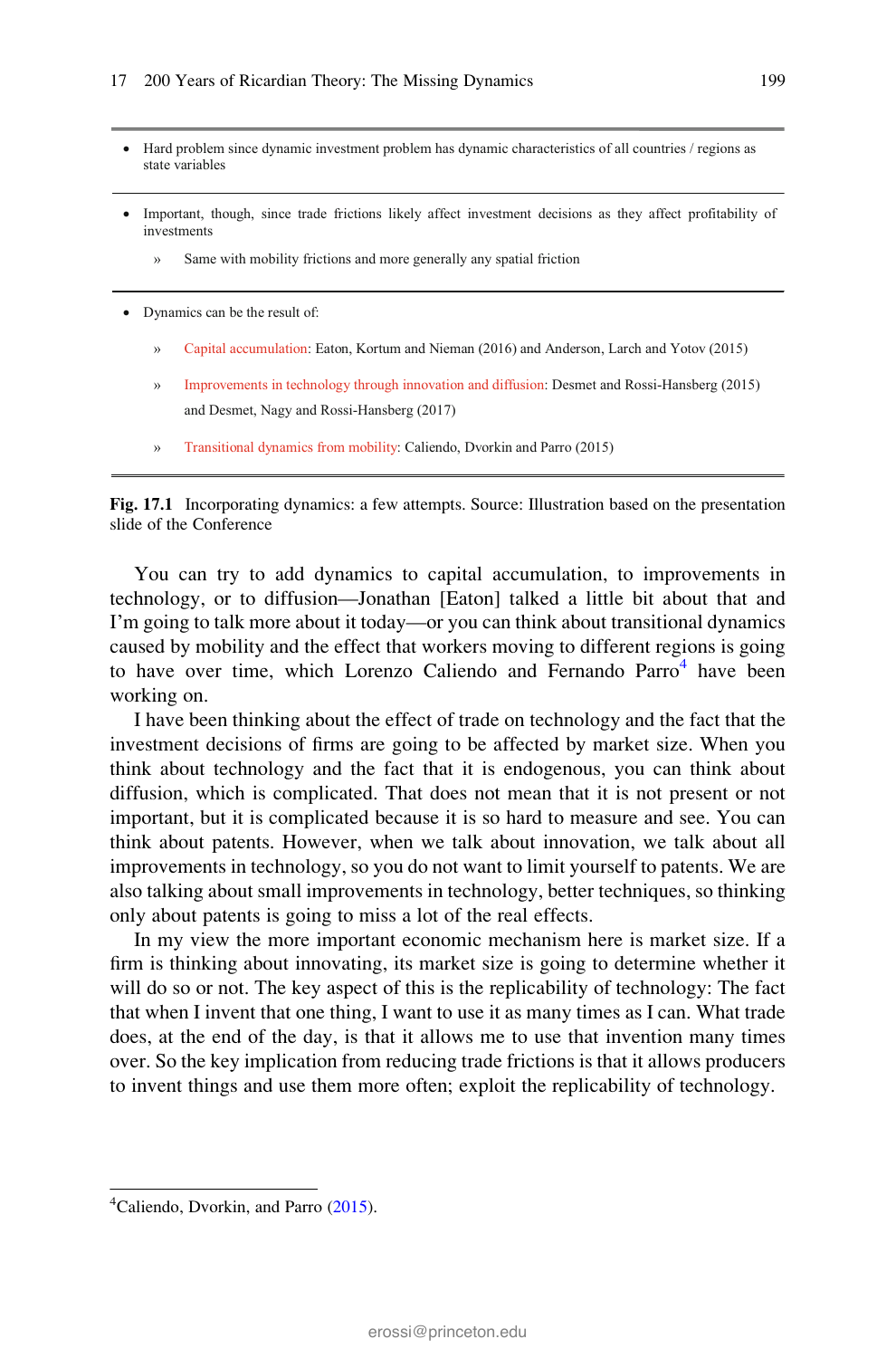- In the aggregate, correlation between income per capita and population density increases with development.
	- » -0.11 in Africa but 0.5 in North America
	- » Also evident across U.S. counties and zip codes
- Suggests that innovation happens in places with larger market size.

Fig. 17.2 Dynamic Ricardian comparative advantage: market size. Source: Illustration based on the presentation slide of the Conference

There are some smoking guns that tell you that this is important: One is, for example, the fact that the correlation between income per capita and population density increases with development. So, in areas that are more developed, the correlation between income per capita and density is high, suggesting that some of this innovation may be happening at a local level. Something similar happens when you look at the data of firms in cities (Fig. 17.2).

It is very hard to pin down and be very precise about measuring this exactly, because these technologies are sometimes a little bit elusive, but when you try to organize the local data through these ideas, there seems to be something there.

Together with Klaus Desmet and Dávid Kristián Nagy,<sup>5</sup> I have tried to use one of these quantitative models to think about the effect of trade and migration on dynamic knowledge innovation, and whether reducing trade barriers will have a much greater impact if we incorporate some of these effects. We have measured it as well as we can, given the available data on growth, migration, production, etc. We try to do the best job possible in quantifying these models and although we're not going to test them, we're going to use all the data that we can to get the best number we can put on the table.

That number may be imperfect in all sorts of ways, but it is the best number that we can come up with. And let me say that this exercise passes one test. If I use all these data to quantify the model for the year 2000, then I can move backwards in time using the model to try to predict the past. When I run it backwards and see how the model does in terms of explaining population counts across regions in 1950, it does really well. The good fit gives us some confidence in the model.

The implication of this model is that we have large gains from trade due to the dynamic effect on innovation. In particular, the elasticity of the present discounted value (PDV) of real GDP to trade costs is about 0.75. You can also think about gains from relaxing migration restrictions and those are also very large [elasticity of the PDV of real GDP to migration costs is 1.24] (Fig. 17.3).

<sup>&</sup>lt;sup>5</sup>Desmet, Nagy, and Rossi-Hansberg (2017).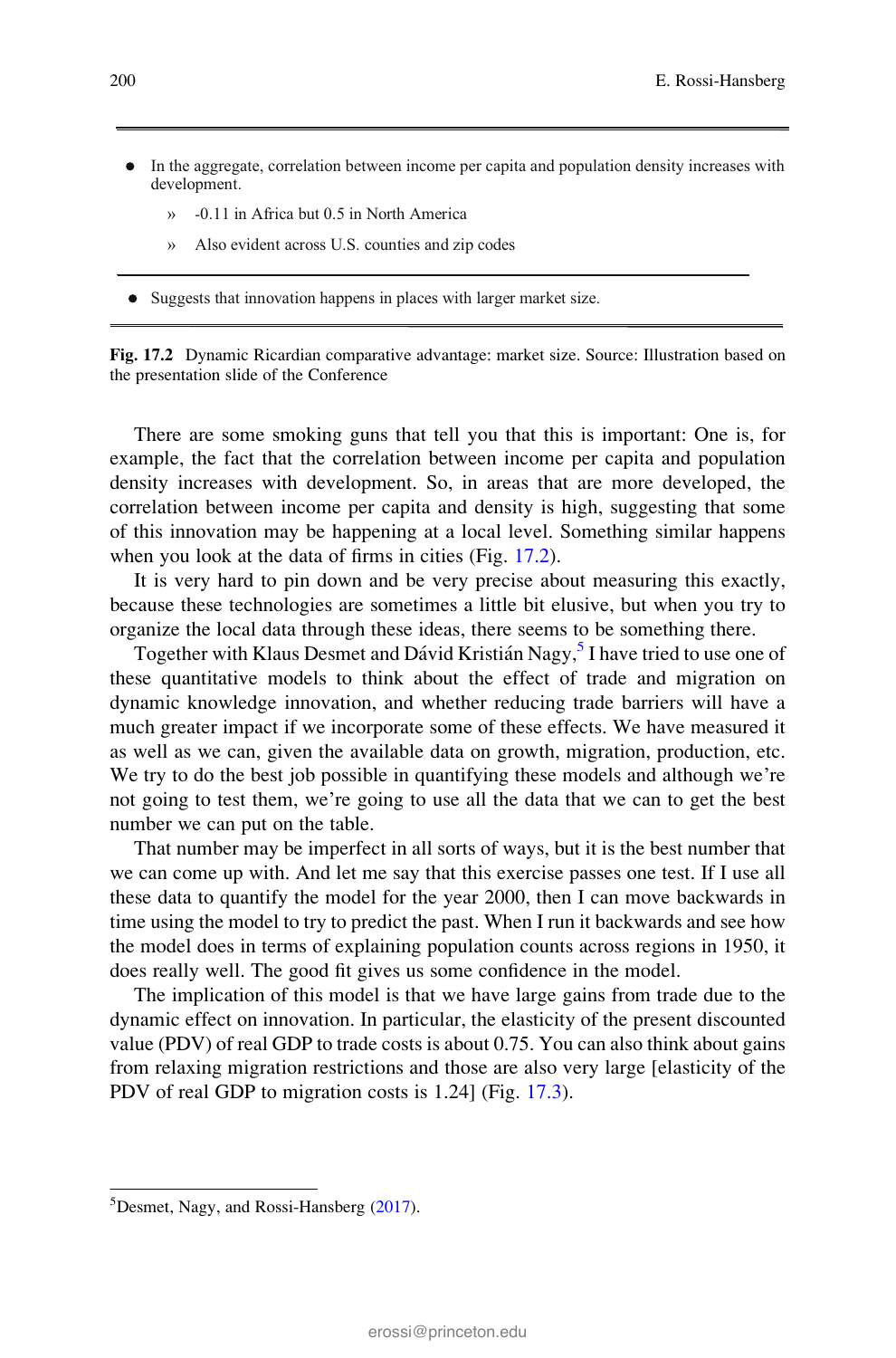- In Desmet, Nagy and Rossi-Hansberg (2017) we incorporate this mechanism in a quantitative dynamic spatial framework
	- » Spatial resolution of 1x1 degrees for whole world
	- » Innovation due to market size, diffusion, costly trade, and costly migration
	- » Quantified using local population and output, trade, migration, wellbeing, and growth data
- Fairly successful in backcasting exercise from 2000
	- » Correlation between population in 1950 is 0.97 and in population changes is 0.74
- Leads to large *gains from trade* due to dynamic gains
	- » Elasticity of the PDV of real GDP to trade costs is 0.75
- Leads to large *gains from migration*
	- » Elasticity of the PDV of real GDP to migration costs is 1.24

Fig. 17.3 Are dynamic effects large? Source: Illustration based on the presentation slide of the **Conference** 

#### 17.1 A Free Trade Agreement for Latin America

Let me illustrate with one particular exercise. It gives me the opportunity to show you some nice maps with lots of colors as well as the level of heterogeneity that you can incorporate into these models. We quantify a model of the whole world economy at a  $1 \times 1$  degree level; so each one of these squares is  $1 \times 1$  degree. We have some data from [William D.] Nordhaus (G-Econ 4.0) at that level, so it has some internal trade and some international trade, of course.

Now imagine the following exercise. Assume that, perhaps motivated by Trump's election, Latin American countries sign a trade agreement between themselves. The countries in Latin America reduce trade costs between them by 35 percent. Internal country trade costs remain the same. We want to think about the technology implications of this reduction. What I have here [in Fig. 17.4] is the change in productivity at impact when you sign that agreement. It doesn't include the U.S., so, it's from Mexico southwards. This is, of course, a policy that has been under discussion many times in Latin America. You can see the productivity increases that come as a result of the policy. They are very varied across regions. Some regions gain a lot, in particular Argentina and some regions of Peru. Mexico gains very little, because it trades a lot with the U.S. already. These are the gains in productivity; but note that these numbers are really small. The largest number on this scale is 0.009 ( $9 \times 10^{-3}$ ). This means that the impact on those regions that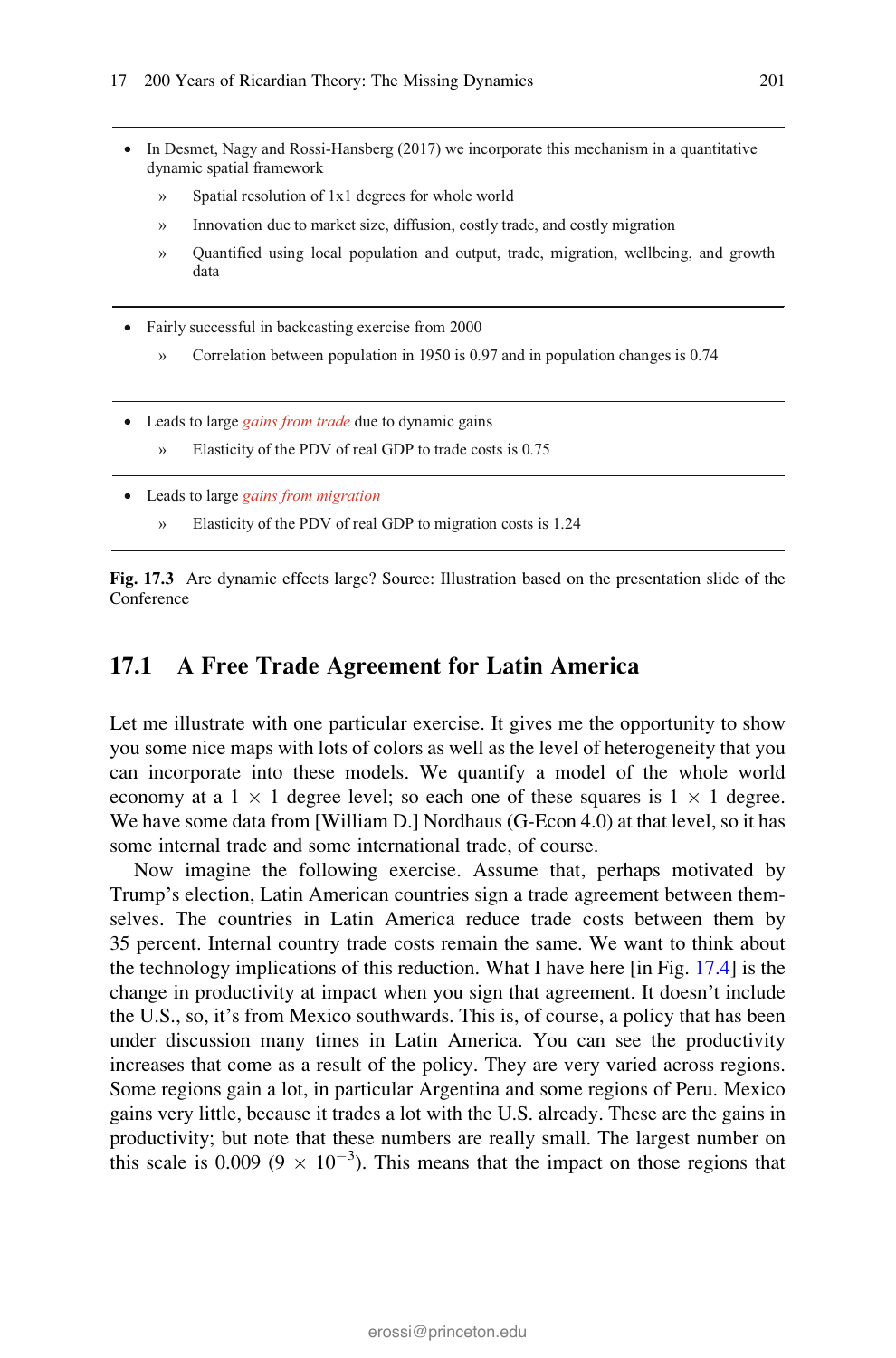

Fig. 17.4 Latin American trade agreement: productivity change at impact. Source: Illustration based on the presentation slide of the Conference



Fig. 17.5 Latin American trade agreement: productivity change after 50 years. Source: Illustration based on the presentation slide of the Conference

gained the most is close to 1% and a lot of the other regions gained essentially nothing in terms of productivity. Furthermore, if you are outside of Latin America, this is a policy that essentially does not affect you.

Now I'm going to move forward in time. Fifty years later, what do these gains in productivity look like? The numbers in Fig.  $17.5$  are no longer multiplied by  $10^{-3}$ . They tell me that the regions gaining the most are now improving their productivity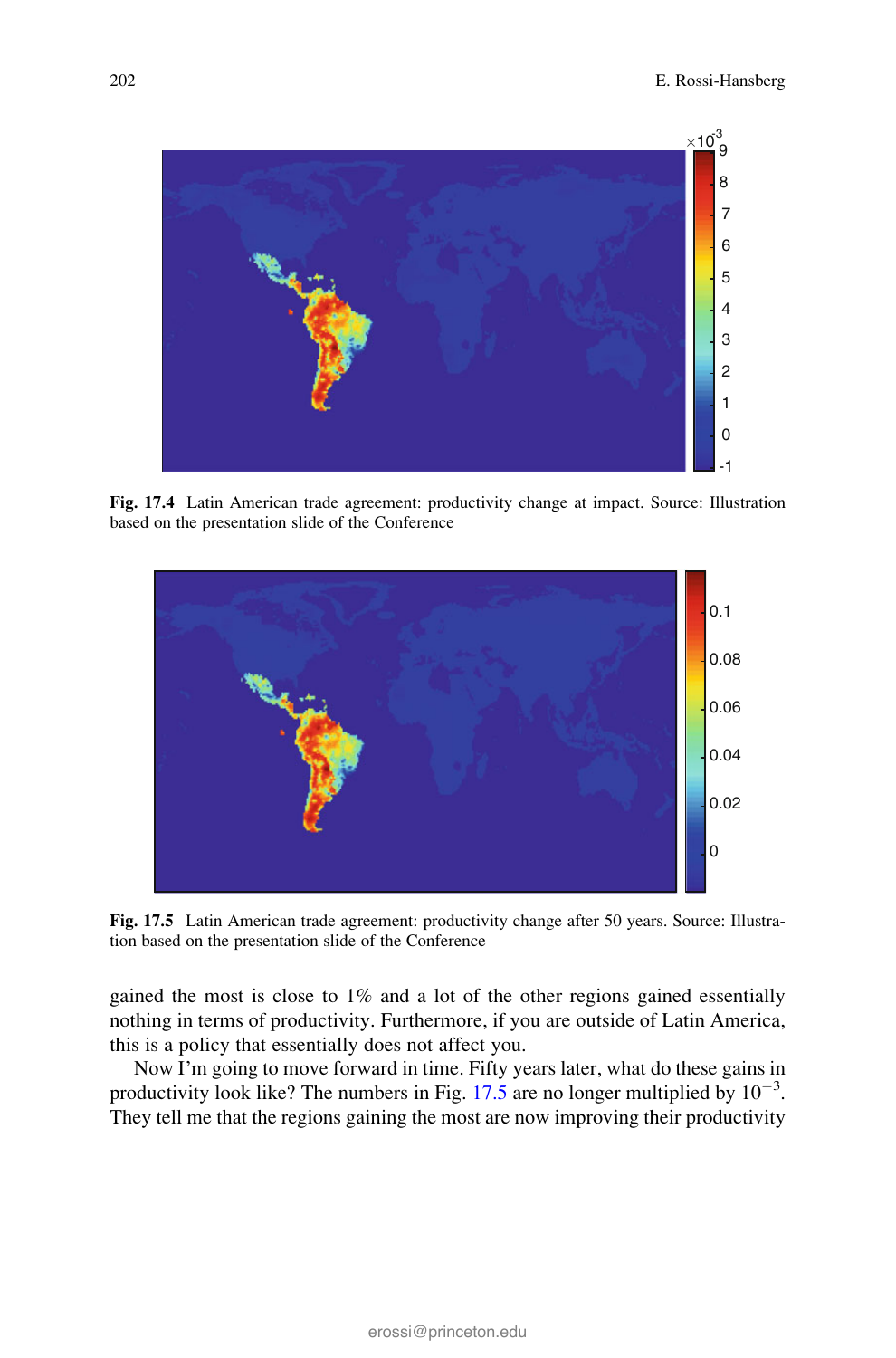

Fig. 17.6 Latin American trade agreement: productivity change in balanced growth path. Source: Illustration based on the presentation slide of the Conference

by about 10% as a result of the free trade agreement that was signed. The color pattern is very similar, though, which means that the relative effects do not change that much. Mexico still looks as if it does not gain that much, whereas Peru and Argentina are seen to gain more.

In the model the distribution of economic activity will converge eventually to a balanced growth path. Figure 17.6 shows the spatial productivity distribution in the balanced growth path. The highest numbers are now in the region of 40%. Countries are now saying "so we signed this free trade agreement and productivity started to improve, and now these are serious numbers". These incentives to innovate created an improvement in productivity over time. But more importantly, look at the North of Mexico. Eventually, the North of Mexico became the connection between the United States and the block of countries in the free trade area. So productivity started to increase there. Of course, in a model where there are no dynamics, we are going to completely miss this type of effect. And so the question is, how much of the gains from trade are coming from these dynamic productivity changes.

Figure 17.7 shows the level and growth effects. The growth effects disappear over time, but it takes a long time for that to happen. Why is this? Well, how much you want to invest depends on what others have invested in the past, so that creates the sequentiality that leads to very protracted effects from these trade agreements. Importantly, the numbers showing the increases in the present discounted value of real GDP and welfare are of an order of magnitude greater than what you would get in a model without any dynamics. Thus, a lot of the gains are further in the future. They are much larger, because now you are impacting the growth rate, and so the effects on technology and output accumulate over time. As I mentioned before, there are a lot of issues with these numbers, and we can question them in all sorts of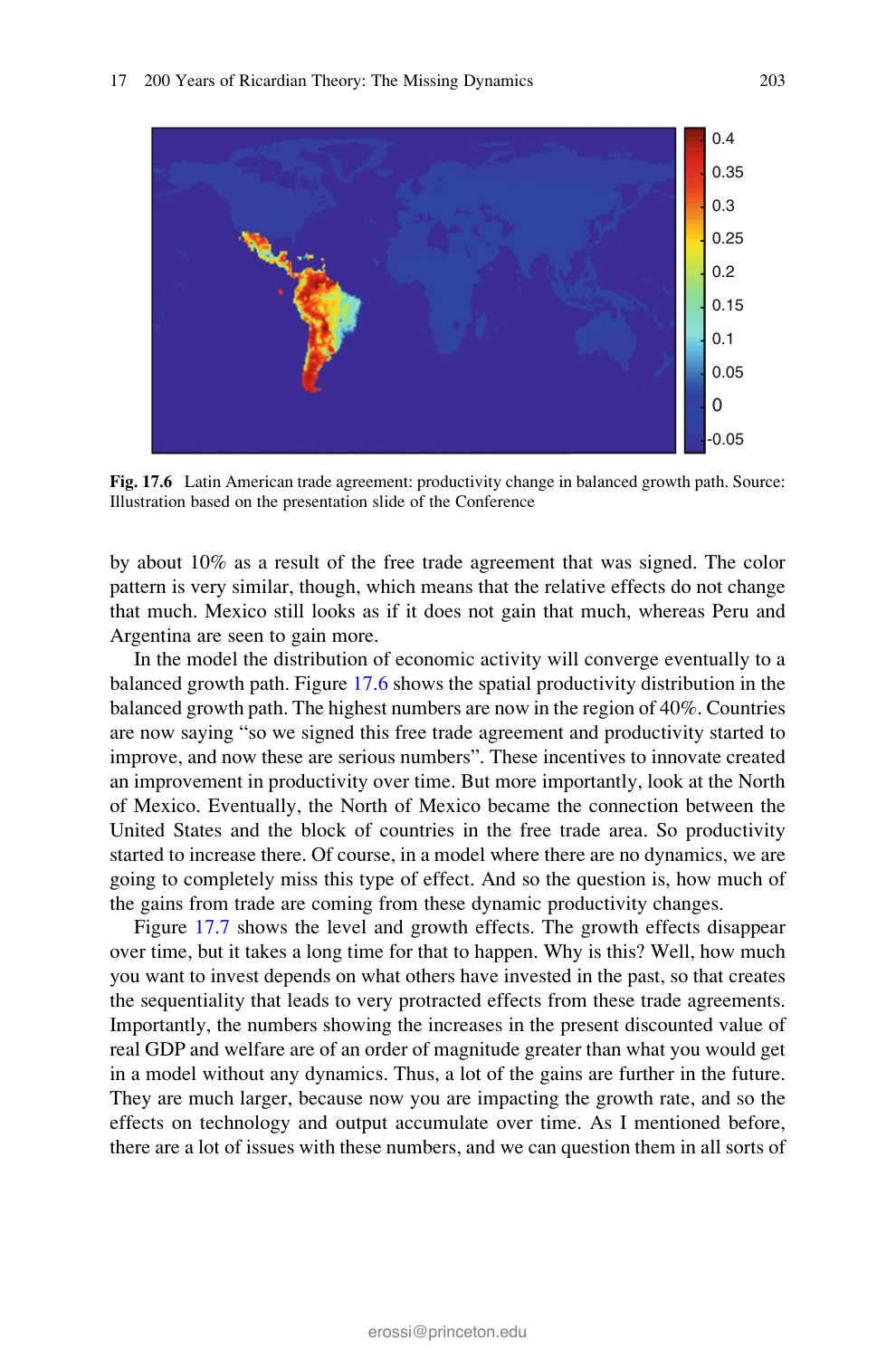

Fig. 17.7 Latin American trade agreement: real GDP percentage growth. Source: Illustration based on the presentation slide of the Conference

ways, but it is some indication that focusing more on some of these dynamics is a good idea.

## 17.2 Conclusion

6 Financial Times, April 18, 2016.

To conclude, we need more work on establishing more exactly this link between market size and innovation, and to measure in a better way the parameters that govern this relationship. We need more models that have dynamics and that allow us to introduce capital, through consumption and savings decisions, together with these innovation decisions. There is a lot to develop here and I think this is one of the areas in which we can push these Ricardian theories quite a bit further. There are a lot of smoking guns around that show us that this is important. One of those smoking guns can be found next to Bill Gates, when he said, "I wish for a week that we could shut down trade and then, you know, Boeing, Microsoft, Hollywood, pharma would resize their R&D departments for a couple of weeks for fun. And then two weeks later people would go 'Holy smokes, that was not a very good  $deal$ <sup>'.</sup><sup>6</sup>